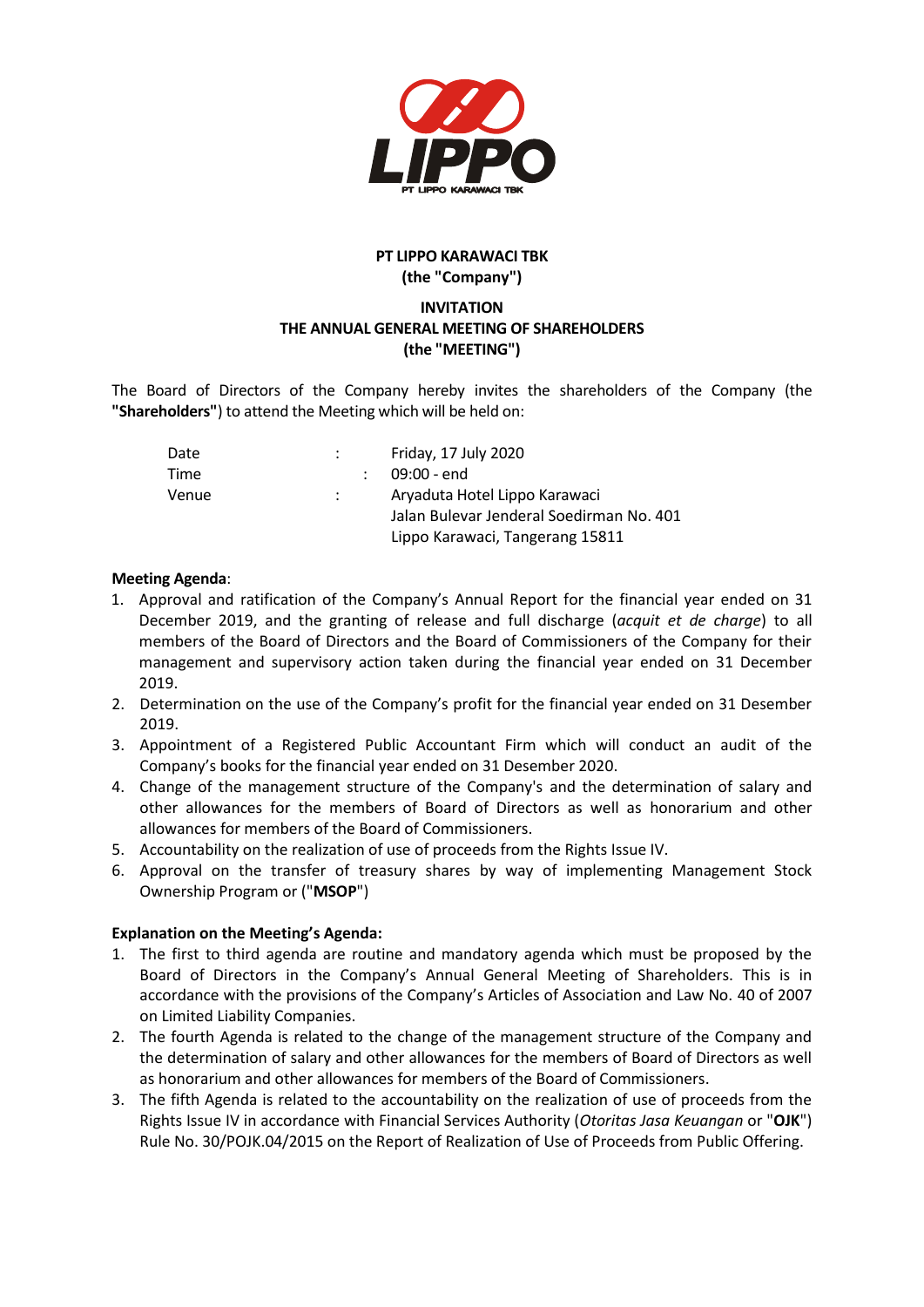4. The sixth Agenda is related to transfer of 306,104,500 treasury shares from the buyback of the Company pursuant to Deed of Extraordinary General Meeting of Shareholders Resolutions No. 19 dated 15 November 2011. The Company intends to request approval from the Shareholders to transfer the treasury shares by way of MSOP, an offering program to the management of the Company that has fulfilled the requirements stipulated by the Company in holding the shares of the Company. The treasury shares will be transferred by the Company in 3 (three) years at the latest by the end of the  $3<sup>rd</sup>$  financial year after the general meeting of shareholders approving this plan. The price of the shares in connection with the transfer will be stipulated by the Board of Directors upon approval from the Board of Commissioners.

# **Notes**:

- 1. This invitation to the Meeting is set out pursuant to Article 12 paragraph (3) of the Articles of Association of the Company and OJK Rule No. 15/POJK.04/2020 dated 20 April 2020 on the Plan and Implementation of the General Meeting of Shareholders of Public Company. The Company does not send a separate invitation letter to the Shareholders, hence this invitation has complied with the applicable rules and serves as an official invitation to the Shareholders of the Company.
- 2. Shareholders that have the right to attend or be represented in the Meeting are:
	- a. For the Company's shares that are not in the Collective Custody of PT Kustodian Sentral Efek Indonesia ("**KSEI**")

Shareholder whose name or its Proxy is recorded in the Company's Register of Shareholders at the close of trading of the Company's shares at the Indonesia Stock Exchange ("**IDX**") on 24 June 2020 no later than 4.15 PM Western Indonesia Time ("**WIB**").

b. For the Company's shares that are in the Collective Custody of KSEI Shareholder or its Proxy whose name is recorded in the register of accounts in the custodian bank at KSEI at the close of trading of the Company's shares at IDX on 24 June 2020 no later than 4.15 PM WIB. KSEI account holder in the Collective Custody of KSEI is required to provide Register of

Shareholder that it manages to KSEI as to obtain Written Confirmation for the Meeting (*Konfirmasi Tertulis Untuk Rapat* or "**KTUR**").

- 3. Shareholders that intend to physically attend the Meeting is requested to bring and submit the following during registration:
	- a. For individual Shareholders, photocopy of their Identity Card (*Kartu Tanda Penduduk*) or other identification to the officer of the Share Registrar prior to entering venue of the Meeting.
	- b. For Shareholders in the form of legal entities such as limited liability companies, cooperation, foundations or pension funds, photocopy of their complete articles of association and the latest management structure along with the proof of approval/notification/validation (as applicable) from the authorized officials or institutions.
	- c. For Shareholders whose shares are in the Collective Custody of KSEI must bring KTUR that can be obtained from their brokers or Custodian Bank.
- 4. Shareholders who are unable to attend the Meeting may be represented by his legitimate proxies by presenting a power of attorney in the form and content as approved by the Board of Directors of the Company. The Company has provided the power of attorney forms that can be obtained during working days and hours at the Company's head office at Menara Matahari 22<sup>nd</sup> Floor, Jalan Bulevar Palem Raya No. 7, Lippo Karawaci Central, Tangerang 15811, Banten ("**Company Office**"). The power of attorney forms can also be downloaded from the Company's website [www.lippokarawaci.co.id.](http://www.lippokarawaci.co.id/)

Original version of the power of Attorneys must be received by the Company at the Company Office at the latest 3 (three) working days prior to the date of the Meeting, which is by Tuesday, 14 July